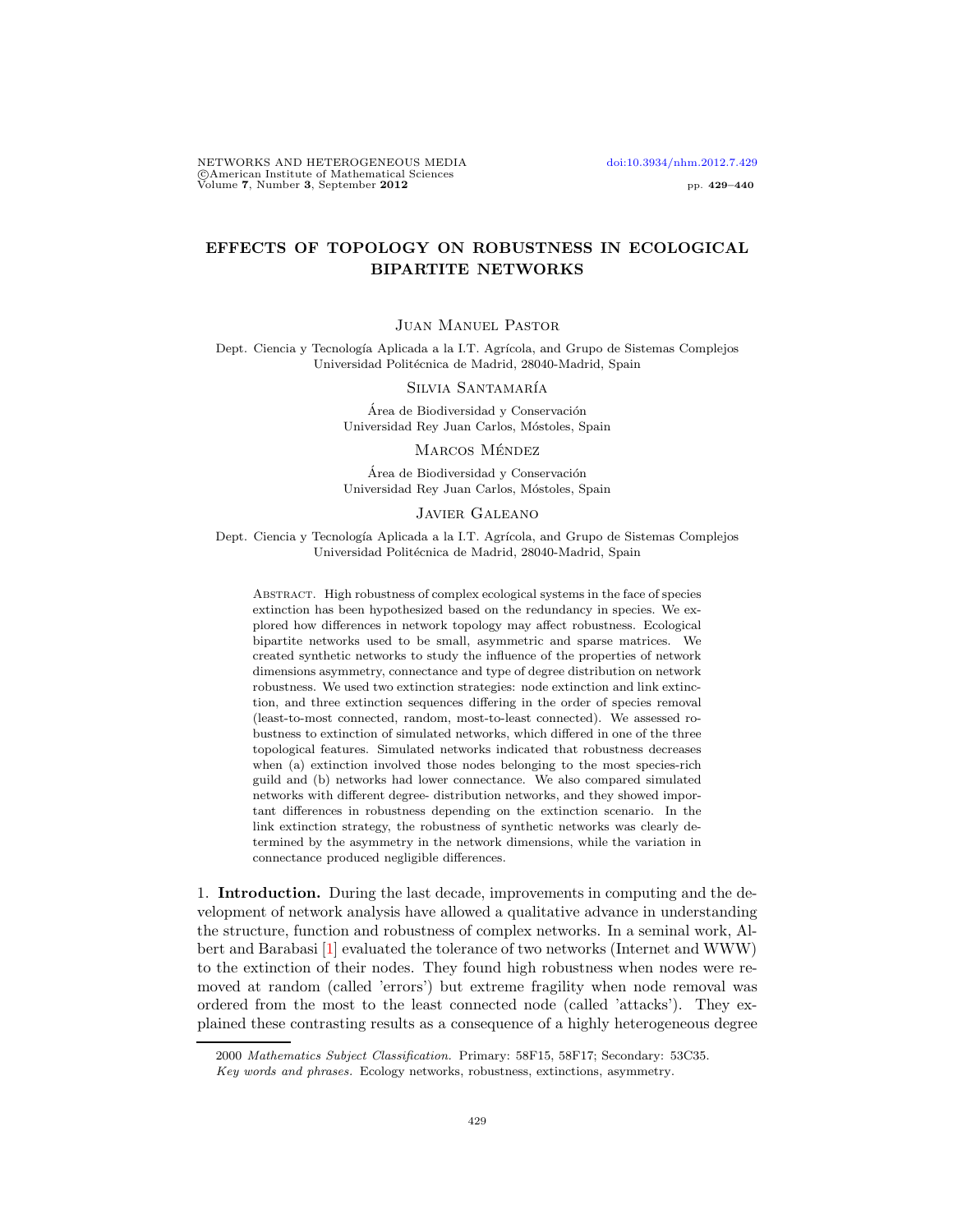distribution of links among nodes, corresponding to a power law function. Albert and Barabasi's work [\[1\]](#page-10-0) encouraged the assessment of the relationship between degree distribution and robustness of complex networks in several fields, from power distribution  $[22]$  to genetics  $[21]$  or ecology  $[24]$ . Patterns shown by Albert et al. [\[1\]](#page-10-0) also apply to skewed degree distributions, not only to power law ones [\[6\]](#page-10-1) and robustness increases with increases in connectance  $[6, 7]$  $[6, 7]$ , i.e., the proportion of observed interactions from the total possible in the network. Other works focus on cascade-based attacks [\[17,](#page-11-3) [13\]](#page-11-4) study the vulnerability of real unipartite networks when the loads of nodes can be redistributed in case of intentional attacks. In ecology, robustness of ecological networks is focused on species extinctions [\[16,](#page-11-5) [12\]](#page-11-6).

Our interest is focused on robustness in ecological networks, in particular, in mutualistic networks. Ecological mutualistic networks are formed by two type of species. In these relationships both species benefit from the interaction, and it is considered that there is not interaction between species of the same type. For example, in plant-pollinator interactions a pollinator feeds on a plant and the plant get its pollen dispersed by the pollinator. Thus, this type of ecological network is bipartite. This type of networks can show special features different from unipartite networks. For example, considering sexual contact network as bipartite (heterosexual contacts) leads to different epidemic threshold in the spreading of sexually transmitted diseases [\[10\]](#page-10-3).

Despite a substantial increase in the understanding of the structure of empirical ecological networks (reviewed in [\[3\]](#page-10-4)), few studies have addressed the robustness and its relation with the network structure [\[16,](#page-11-5) [12\]](#page-11-6). These empirical studies, based on a few networks, have concluded that mutualistic networks were relatively robust because of their asymmetry in network dimensions (for example, redundancy in number of floral visitors per plant) and their nested interactions pattern.

Memmott et al. [\[16\]](#page-11-5) and Kaiser-Bunbury et al. [\[12\]](#page-11-6) constitute a very valuable first step but fall short of allowing any general claim about pollinator network robustness. Among other gaps, understanding of how differences in network structure may affect robustness is lacking for bipartite networks. Here, we provide a broader assessment of robustness for pollination networks and explore how differences in network structure may affect robustness.

In large unipartite networks one can study the 'diameter', cluster distribution evolution in the extinction sequence, or relative size of the largest cluster and isolated clusters as a function of the fraction of removed nodes [\[1\]](#page-10-0). However, ecological bipartite networks are represented by small (typically less than 100 nodes), asymmetric and sparse matrices. For example, typical mutualistic networks have about 10% of possible links [\[19\]](#page-11-7). Moreover the degree distributions of rows or columns are heterogeneous, mainly power-law or truncated power-laws [\[11\]](#page-10-5). In this work we evaluate these ideas in simulated bipartite random networks controlling key structural features which allow us to directly assess their influence on bipartite network robustness. A companion paper, to be published elsewhere, will address robustness in empirical alpine plant-pollinator networks[\[23\]](#page-11-8).

The overall aim of this study is to determine the effect of topology of bipartite network structure on robustness and, in particular, the robustness of mutualistic networks to species extinction and to interaction extinction.

2. Methods. In ecological mutualistic networks, robustness evaluation has been carried out by assessing the proportion of 'secondary extinctions' caused by the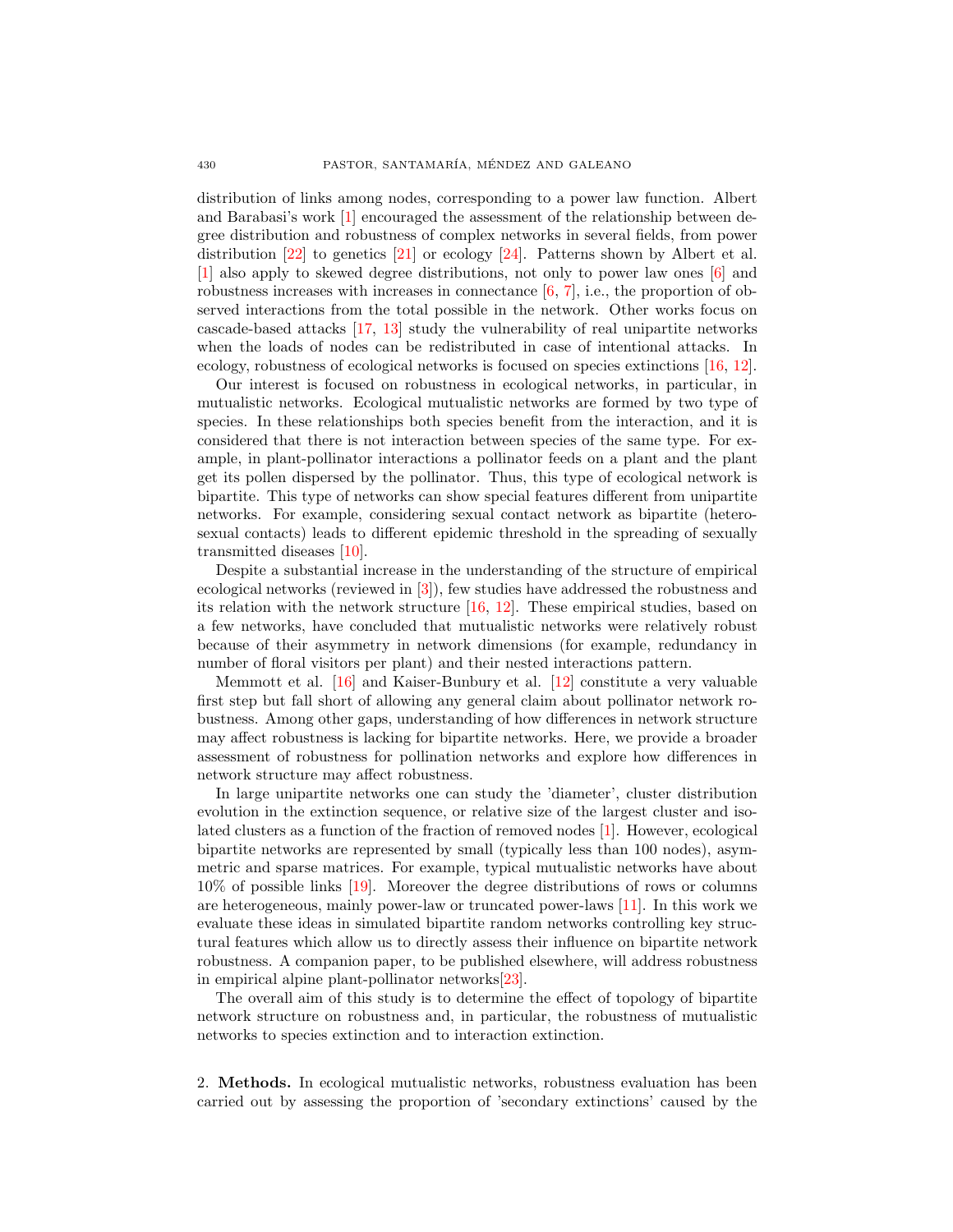accumulation of 'primary extinctions', following the tradition of simulation studies in (unipartite) food webs [\[7,](#page-10-2) [2\]](#page-10-6) and its adaptation to bipartite pollination networks by Memmott et al. [\[16\]](#page-11-5). This approach assumes that a species becomes secondarily extinct as a result of having lost all their mutualistic interactions. In this paper, we quantified network robustness by modifying a common index for food webs, R50, which should facilitate future comparisons. Adapted to (bipartite) plant-pollinator networks, R50 is the percentage of primary species extinctions that have to occur in order to result in 50% of secondary extinctions [\[6\]](#page-10-1). For example, in plant-pollinator networks, R50 ranks from 100 (maximum robustness) to 100/A (minimum plant robustness) or  $100/P$  (minimum pollinator robustness), where A is the number of animals species and  $P$  is the number of plant species. In addition, we introduce a new method of assessing robustness, based on link, not node, extinction (see below).

2.1. Simulated networks. We created simulated bipartite networks which differed in one of three network structural features: (i) Asymmetry in network dimensions, (ii) Connectance and (iii) Degree distribution. A short description of each feature and its relevance for networks follows. Asymmetry (A) is the ratio between matrix dimensions, i.e.,  $N_r$ :  $N_c$ , where  $N_r$  is the number of rows and  $N_c$ is the number of columns. Connectance (C) is the percentage of non-zero values in the distribution of the number of links which connect the elements in a system [\[9\]](#page-10-7) (equivalent to the occupation probability p in Random-Graph Theory). This parameter has long been used as an indicator of ecological network complexity and its influence on stability has been extensively discussed for food webs [\[6,](#page-10-1) [15,](#page-11-9) [14,](#page-11-10) [26\]](#page-11-11). Applied to bipartite networks, it is the fraction of actually observed mutualistic interactions (I) of all possible  $N_r \times N_c$  interactions:  $C(\%) = I/(N_r \times N_c) \times 100$ . Although a high correlation between connectance and several other indices such as nestedness, degree distribution, dependence asymmetry, and extinction slope has been found for bipartite networks [\[5\]](#page-10-8), the relationship between connectance and robustness has been tested only for unipartite networks [\[6\]](#page-10-1).

Degree distribution refers to the distribution of connectivity or degree (number of links per node) in a network. Jordano et al. [\[11\]](#page-10-5) found that most of the mutualistic ecological networks show a power-law or truncated power-law species degree distribution, differing from random assembled networks, which show Poisson degree distribution. Numerous studies based on simulations of extinction sequences suggest the existence of a relationship between degree distribution type and network robustness [\[1,](#page-10-0) [24,](#page-11-2) [6,](#page-10-1) [16,](#page-11-5) [4,](#page-10-9) [25\]](#page-11-12). However this relationship have not been tested for bipartite networks.

By way of null model, we created Poisson random bipartite networks with the same size (10000 potential interactions) and modified either asymmetry in network dimensions, or connectance, C. Firstly, we fixed  $C = 12\%$  (the average of the 51) networks analyzed by Olesen et al. [\[20\]](#page-11-13)) and explored seven values of asymmetries, 25:1, 4:1, 1.6:1, 1:1, 1:1.6, 1:4 and 1:25 respectively. Secondly, for symmetric matrix dimension we explored five levels of connectance: 10, 20, 30, 60 and 90%. In order to assess the effect of the degree distribution type on robustness we chose power-law and exponential degree distributions, which represent the two extreme cases found for empirical pollination networks [\[11\]](#page-10-5). In these skewed distributions, size could not be fixed to 10000 potential interactions due to the impossibility of simultaneously achieve a given degree distribution while keeping other network parameters unmodified. In total, we created 15 types of networks. Random networks have been averaged over 100 simulations. This set of simulated networks includes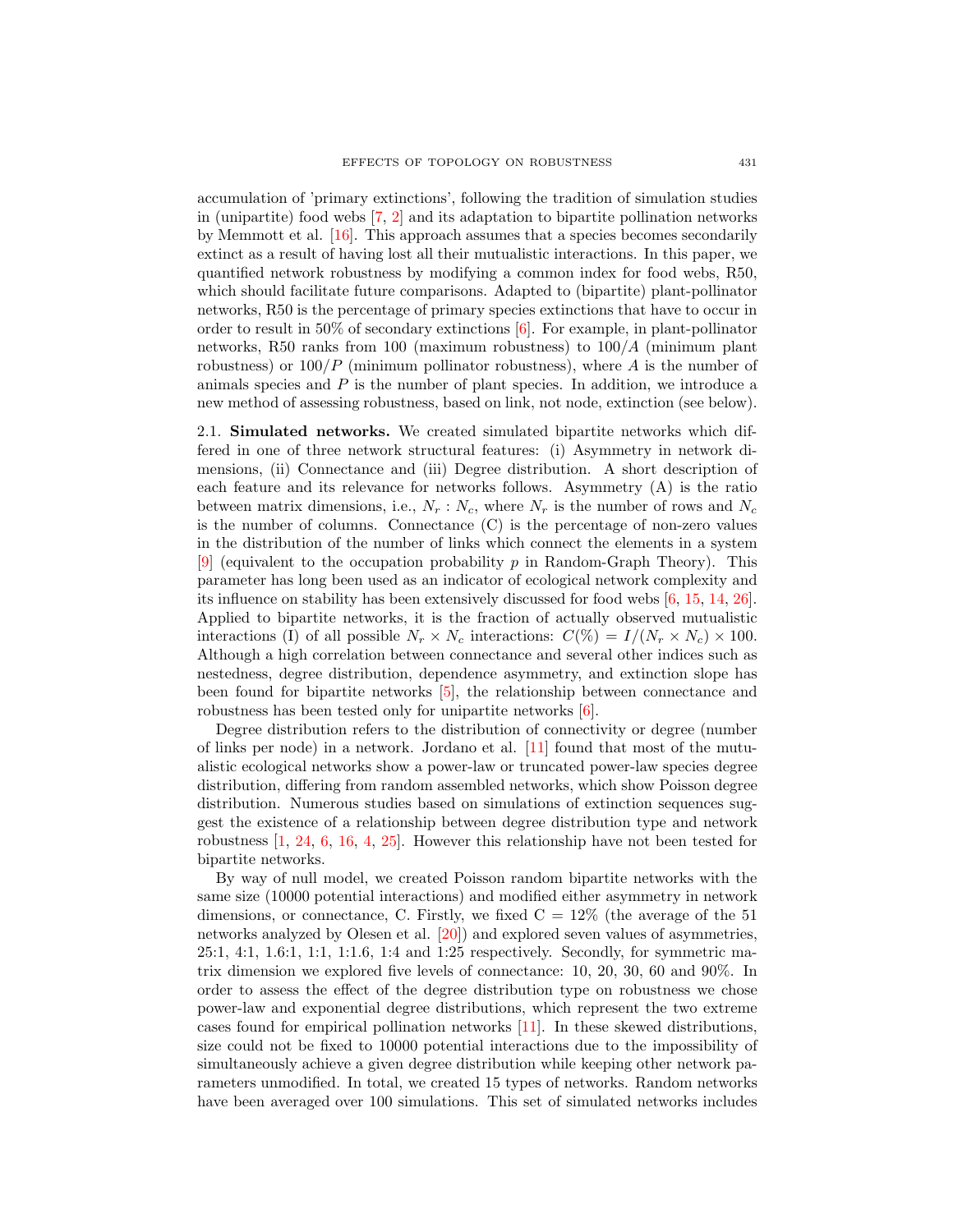the range of values for each feature which can take real mutualistic networks. They also extended it so that it is possible to detect the effect of the bipartite network structure on robustness beyond what it is possible using only realistic networks.

2.2. Extinction scenarios. Simulated networks were virtually subjected to two different extinction scenarios with three different sequences to explore the possible variability in mutualistic networks responses to robustness assessment.

Node extinction scenario. In node-extinction scenario we remove nodes, as 'primary extinctions' and evaluate the proportion of 'secondary extinctions' caused by the accumulation of 'primary extinctions'. In the ecological network, a node extinction corresponds to a species extinction.

Link extinction scenario. An equally possible, yet previously untested, procedure to model an ecological network extinction is removing interactions instead of nodes. In this scenario we removed links between species. The species will become extinct when it loses all its links. The logic behind this scenario is that in the gradual decline in both plant and pollinator species abundance links disappear before the total extinction of the involved species. An interaction becomes extinct when species do not maintain biotic relationships. In our model the species interactions are presented by a matrix. In this way a species become extinct when all its interactions are extinct.

#### 2.3. Extinction sequences. We simulated three different sequences of node

(species) removal. In the first extinction sequence we remove species (from rows or columns) ranked from the most-linked to the least-linked species  $(+\rightarrow -)$  and represents the worst possible case  $\left[1, 24, 6, 16\right]$  $\left[1, 24, 6, 16\right]$  $\left[1, 24, 6, 16\right]$  $\left[1, 24, 6, 16\right]$  $\left[1, 24, 6, 16\right]$ . The second extinction sequence simulates the opposite situation, i.e., species extinctions ranked from the least-linked to the most-linked species  $(- \rightarrow +)$  and it is considered the most likely case by Memmott et al. [\[16\]](#page-11-5). The third extinction sequence removes species randomly and it represents a null model against which the two above sequences can be compared [\[15,](#page-11-9) [16\]](#page-11-5). These sequences will be referred to as most- to-least  $(+ \rightarrow -)$ , least-tomost  $(- \rightarrow +)$  and random sequences, respectively. The random sequence was averaged for 100 iterations.

In the link extinction scenario we used the adjacency matrix of the network. Then we removed links (change 1 to 0 in the matrix) according to species connectivity. In the 'most-to-least' sequence links are removed from the most connected species (in both rows and columns) to the least connected one. In the least-to-most sequence we started removing links from the least-connected species. As a null model links are removed randomly.

## 3. Results.

3.1. Node extinction. In order to study the robustness of small bipartite networks we proceeded to remove nodes following the three sequences: most-to-least, least-to-most and random in simulated matrices. In Fig.1, we illustrate the typical robustness behavior of an empirical plant-pollinator network and compare it with a random null model network with  $80 \times 125$  dimensions. Fig.1a shows extinction patterns removing nodes in a empirical network and in Fig.1b we have plotted the same sequences for random networks of similar dimensions (averaged over 100 realizations). In both figures, we have used squares for most-to-least sequence, triangles for least-to-most and circles for random sequences. In both cases random is placed between the systematic extinction sequences.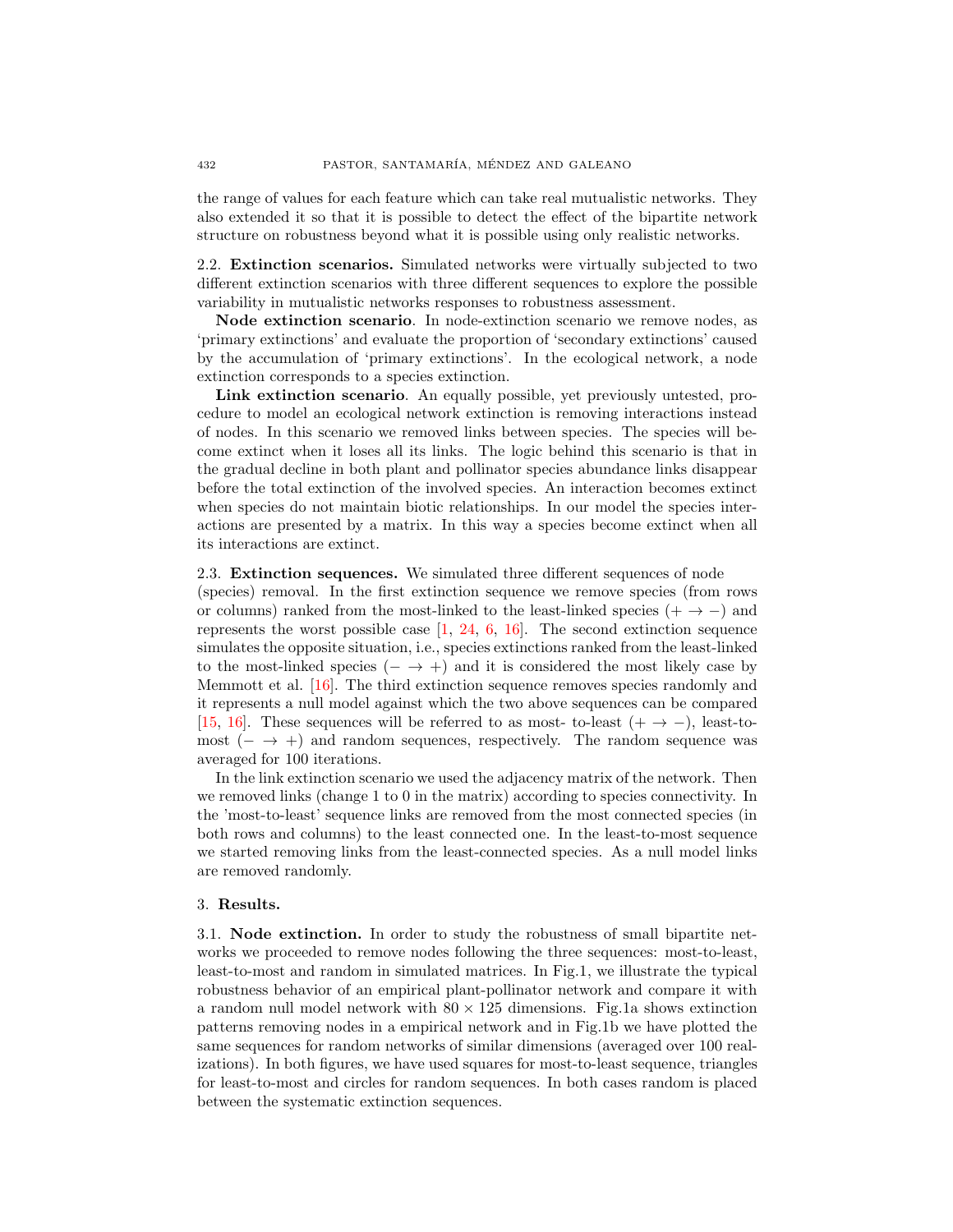

FIGURE 1. Extinction patterns removing nodes with three different sequences: most-to-least, squares; random, circles; least-tomost, triangles. a) Example of plant-pollinator network [\[8\]](#page-10-10), database in [\[18\]](#page-11-14). b) Random network with similar dimensions.

In order to study the effect of asymmetry in the matrix dimensions, we created random matrices of different asymmetries, from 25:1 to 1:25. In all cases differences between the three extinction sequences were similar to, although smaller than, those for empirical mutualistic networks [\[23\]](#page-11-8), and random sequence was always between most-to-least and least-to-most. Consequently, in the following asymmetry analysis we have focused the simulated networks on the random sequence. Fig.2a shows only the random sequence for seven values of asymmetry, in networks with 10000 potential links and  $C = 12\%$ . These simulated networks exhibited the same behavior as mutualistic networks: robustness increased with increases the asymmetry whenever primary extinctions affected to shorter dimension of the matrix (secondary extinctions began at higher primary extinctions). However, asymmetries greater than 4:1 only produced slight increases in robustness (Fig.2a).

Secondly, we have studied the influence of the connectance on the secondary extinction. In Fig.2b the random extinction sequence is depicted for five different connectances, from 10% to 90%. With connectances of 10%, the first secondary extinction occurred after removing 40% of species respectively, while networks with connectances of 60% and 90% remained intact until removal of more than 95% of species.There was an increase in robustness with increases in the connectance. Simulated networks confirmed that higher connectance leads to increased robustness of bipartite networks (Fig.2b).

Finally, we have confirmed the importance of the degree distribution in the network robustness. By contrast to Poisson networks, power-law (Fig.3a) and exponential (Fig.3b) networks showed important differences in robustness depending on the type of extinction sequence. Fig.3c and Fig.3d depicts a Poisson distribution with similar asymmetry and connectance than Fig.3a, and Fig.3b, respectively.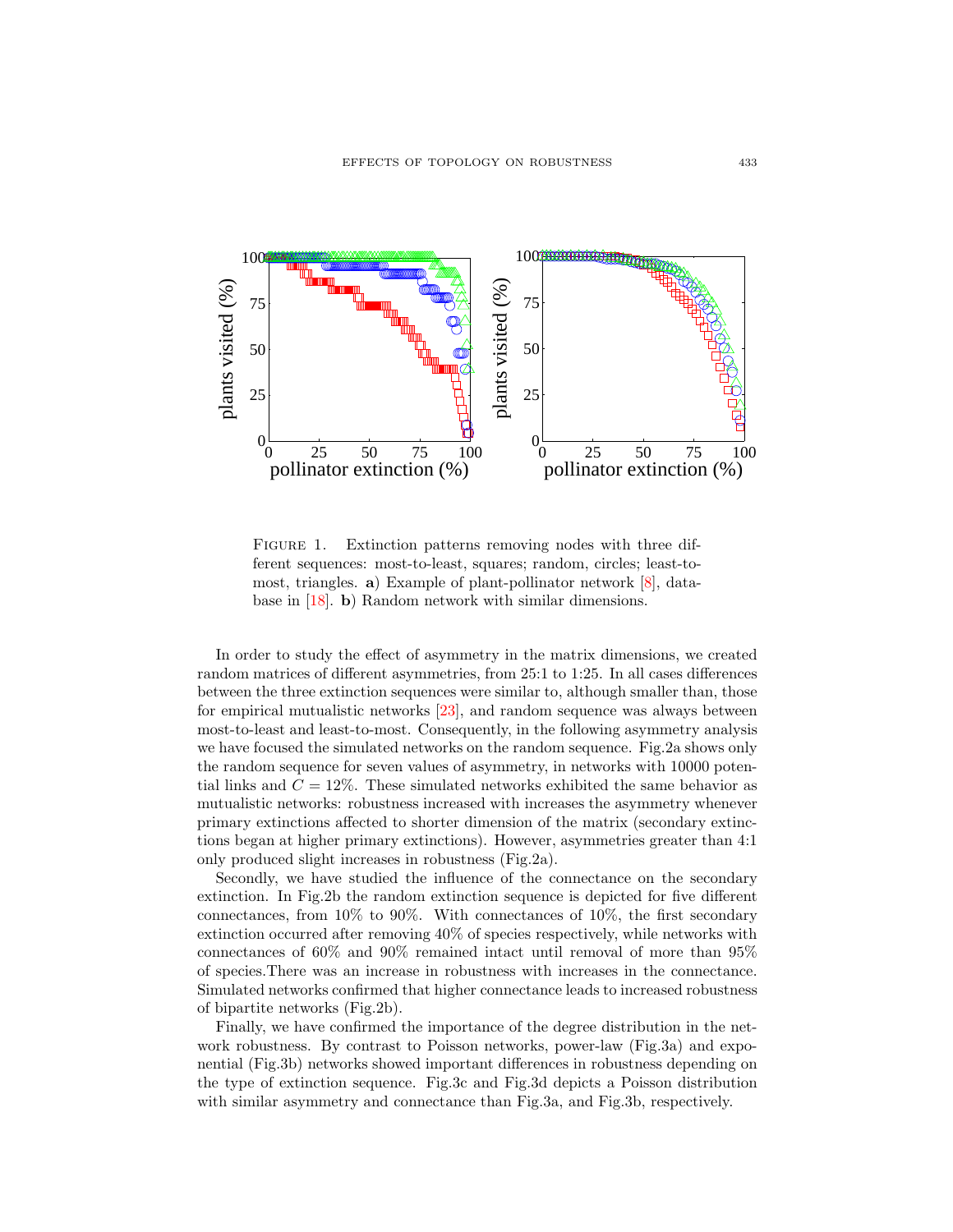

FIGURE 2. Extinction patterns removing nodes with a) different asymmetries: squares  $200 \times 50$ , diamonds  $125 \times 80$ , circles  $100 \times 100$ , left-triangles  $80 \times 125$ , stars  $50 \times 200$ ; b) different connectance: pluses 10%, down-triangles 20%, dots 30%, up-triangles 60%, and asterisks 90 %.



FIGURE 3. Extinction patterns removing nodes with different degree distribution: a) Power law distribution; b) exponential distribution; c) and d) Poisson distribution with similar asymmetry and connectance than a) and b), respectively. Symbols have the same meaning as in Fig.1.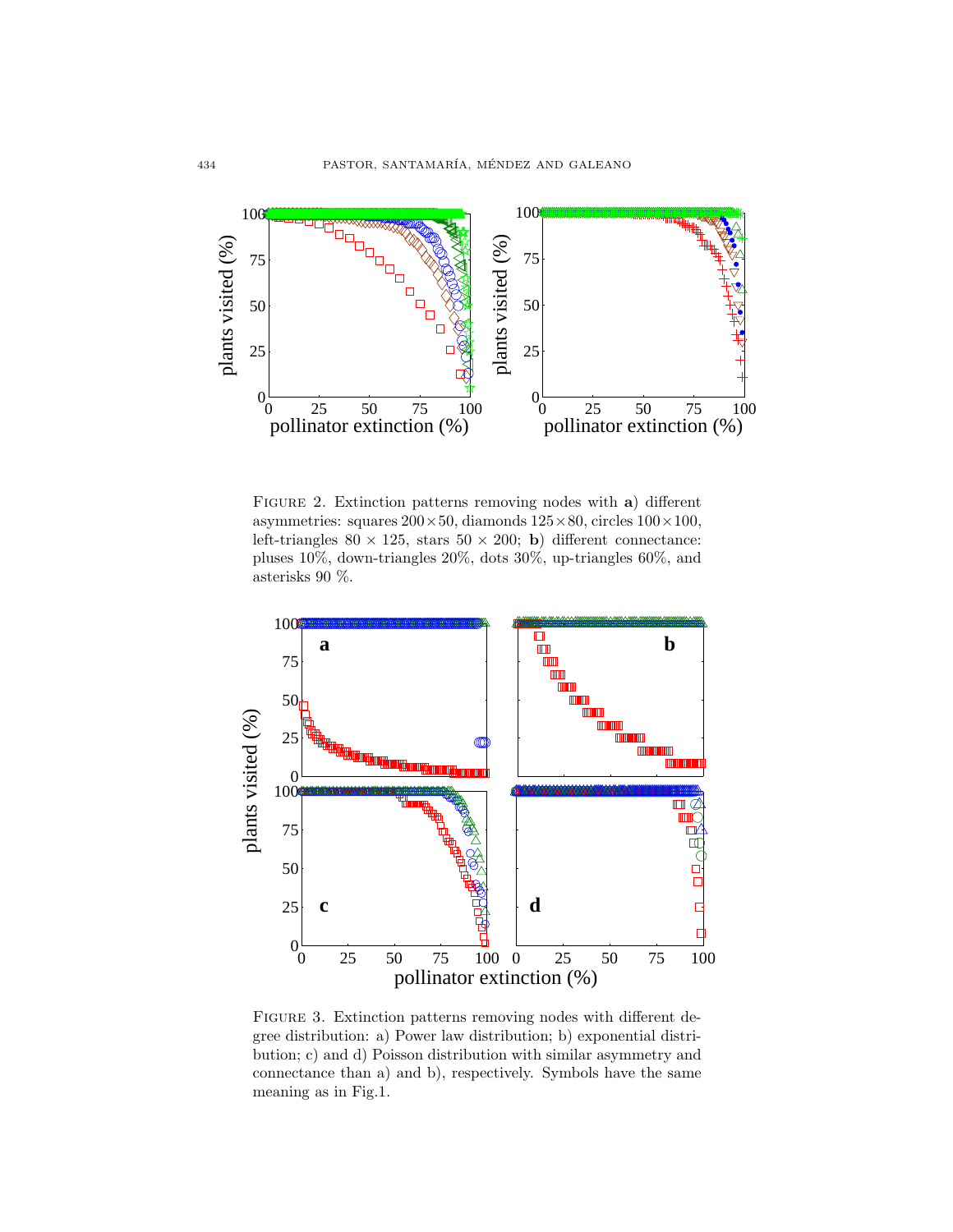The simulated power-law network was less robust than its corresponding Poisson network in the most-to-least extinction sequence (Fig.3a and Fig.3c). While in the power-law network R50 was10%, in the Poisson network it was 80%. In the least-tomost extinction sequence the opposite happened; the simulated power-law network was more robust than its corresponding Poisson network. In the random sequence, secondary extinctions were staggered, although R50 was 100%.

The simulated exponential network was less robust than its corresponding Poisson network (Fig.3b, Fig.3d), for the most-to-least and random extinction sequences: R50 was approximately 30% in the exponential network, whereas in the corresponding Poisson network it was approximately 90%. In the least-to-most extinction sequence exponential network showed the maximal R50. In summary, the simulated power law network was less robust than its corresponding Poisson network in the most-to-least extinction sequence ('attacks'). In the least-to-most extinction sequence the opposite happened (natural evolution). The simulated exponential network was less robust than its corresponding Poisson network, for the most-toleast and random extinction sequence.



FIGURE 4. Extinction patterns removing links of the same empirical plant-pollinator network as Fig.1a. Symbols have the same meaning as in Fig.1.

3.2. Links extinction. Links extinction scenario produced extinction patterns qualitatively different from the node extinction scenario. The main difference between node and link extinction is the uniformity in the three extinction sequences. Although in the link-extinction scenario networks seem less robust than in the nodeextinction scenario (Fig.4), this effect is due to the axes used in the representation.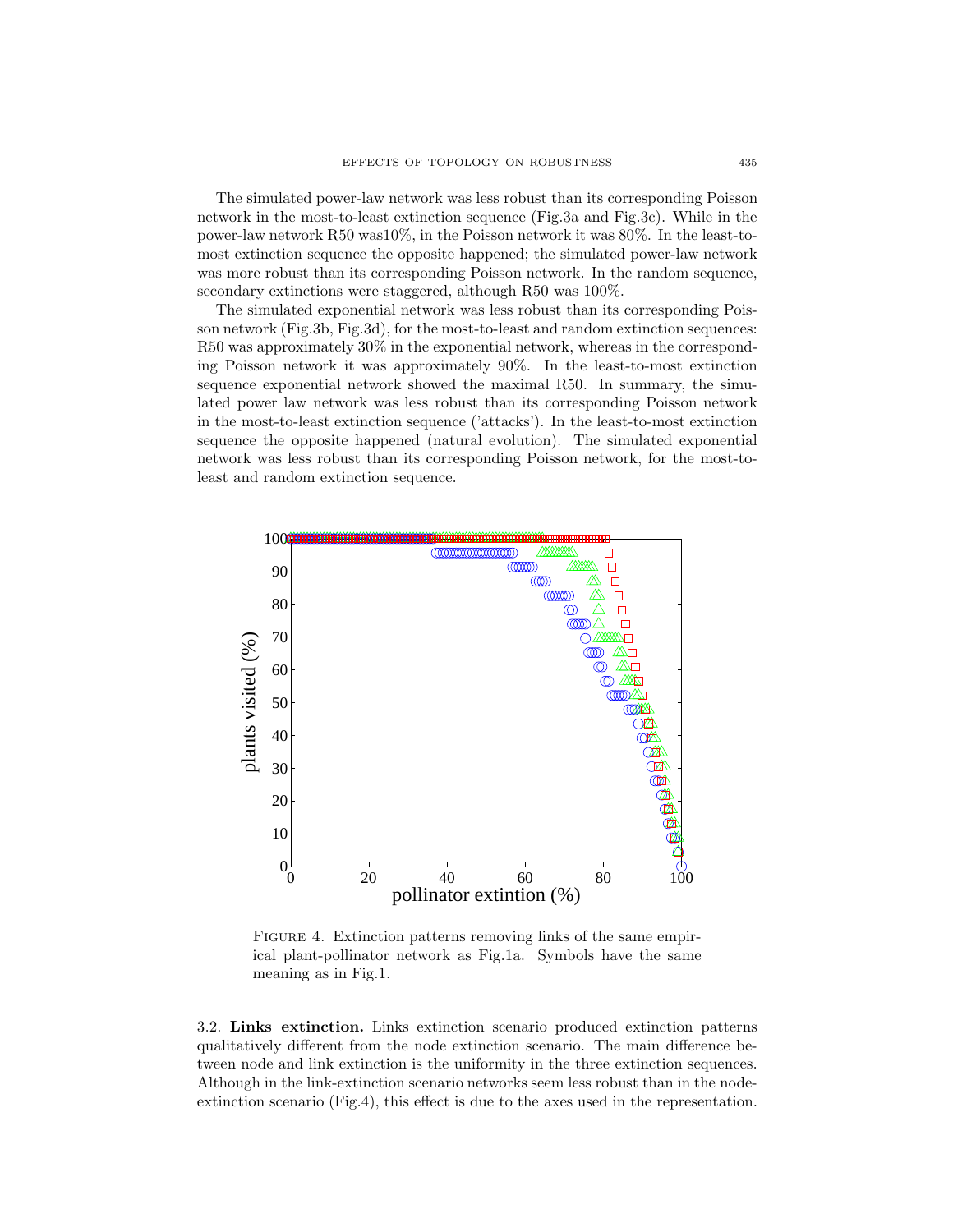This type of plot proposed by Memmott [\[16\]](#page-11-5) depicts the fraction of survival species when an increasing number of nodes are deleted in the other guild. However, in the links extinction scenario removing a link may cause deletion of none or any of the two guilds.



FIGURE 5. Extinction patterns removing links of simulated networks of different asymmetries:  $500 \times 20$  squares,  $200 \times 50$  pluses,  $125 \times 80$  down-triangles,  $100 \times 100$  circles,  $80 \times 125$  diamonds,  $50 \times 200$  stars,  $20 \times 500$  up-triangles.

Furthermore the asymmetry effect was greater in this new scenario (Fig.5). In this case the extinctions affect simultaneously both plants and pollinators because a link removal may overcome a plant extinction, a pollinator extinction or both  $(Fig.5)$ .

Instead of plotting species remaining connected versus primary extinction, in the following we have plotted secondary extinction versus primary extinction in loglog scales because it is useful for finding cascades. In symmetric random networks secondary extinctions follow primary extinction at the same rate. For example, in Fig.6 extinction sequences of  $100 \times 100$  Poisson networks are in the diagonal (note the log-log scale).

In asymmetric random networks,  $(200 \times 50)$  extinction sequences  $(+) \rightarrow -$ ,  $-\rightarrow +$ , rnd) follows a power-law starting at 40 (Fig.7a). At low connectance the secondary extinctions occur regularly with the primary extinctions. However, at high connectance, the secondary extinctions, for  $+ \rightarrow -$  and  $- \rightarrow +$  (not random), occurs preferentially in events (not uniformly) (Fig 7b).

4. Discussion. Extinction patterns in simulated networks confirmed the influence on robustness of asymmetry in network dimensions, connectance and degree distribution. Thus, they may shed light on the robustness evaluation of empirical bipartite networks. Simulated networks clearly showed the protective effect of increasing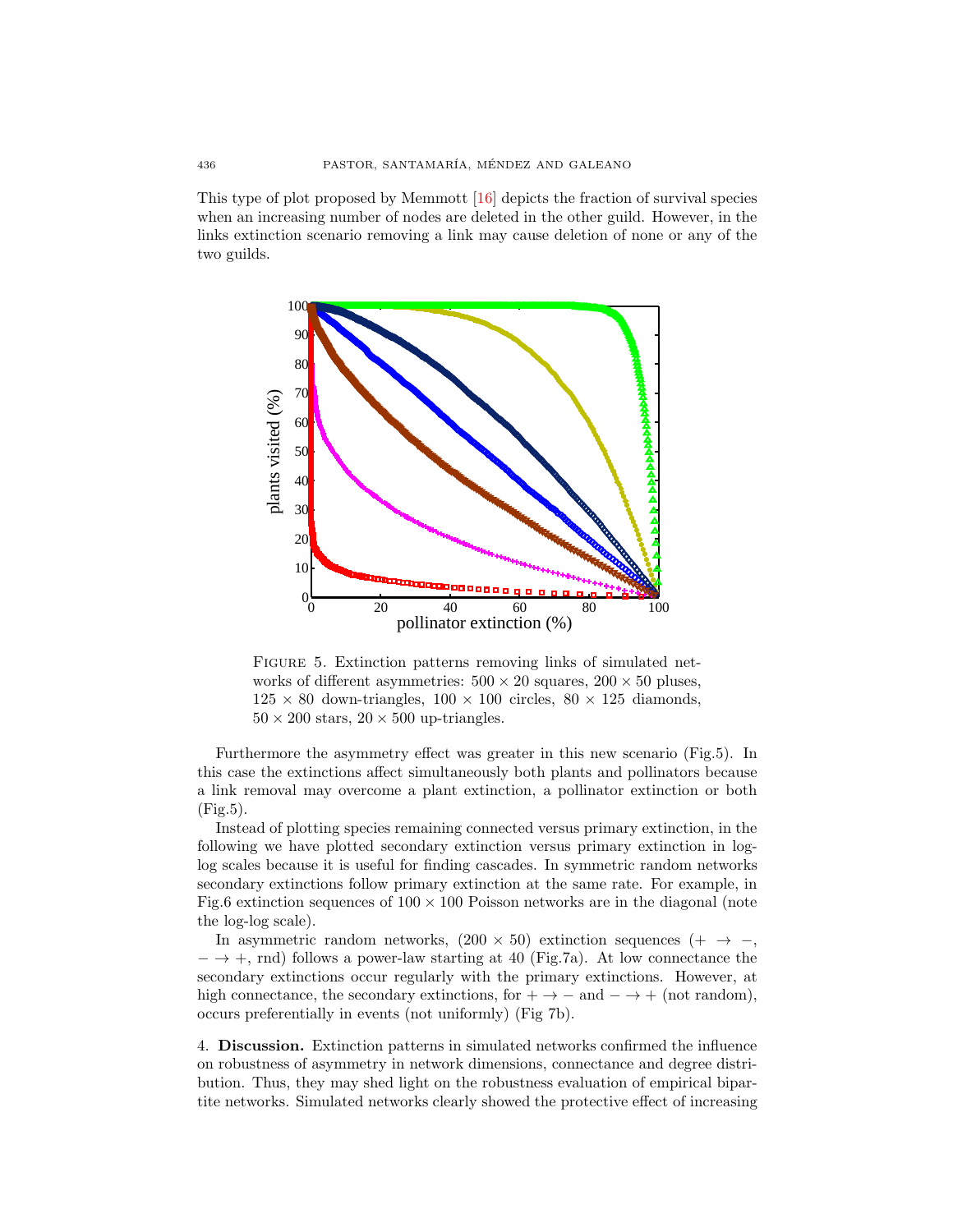

FIGURE 6. Extinction patterns removing links of  $100 \times 100$  Poisson matrices and  $C = 20\%$ . Symbols have the same meaning as in Fig.1.



Figure 7. Extinction patterns removing links in 200x50 matrices with different connectances: a)  $C = 20\%$ , b)  $C = 70\%$ . Symbols have the same meaning as in Fig.1.

asymmetry. In general, robustness was dependent on the extinction scenario and decreased in the order least-to-most > random > most-to-least. Although the mostto-least sequence yields the fastest evolution, however, this extinction evolution does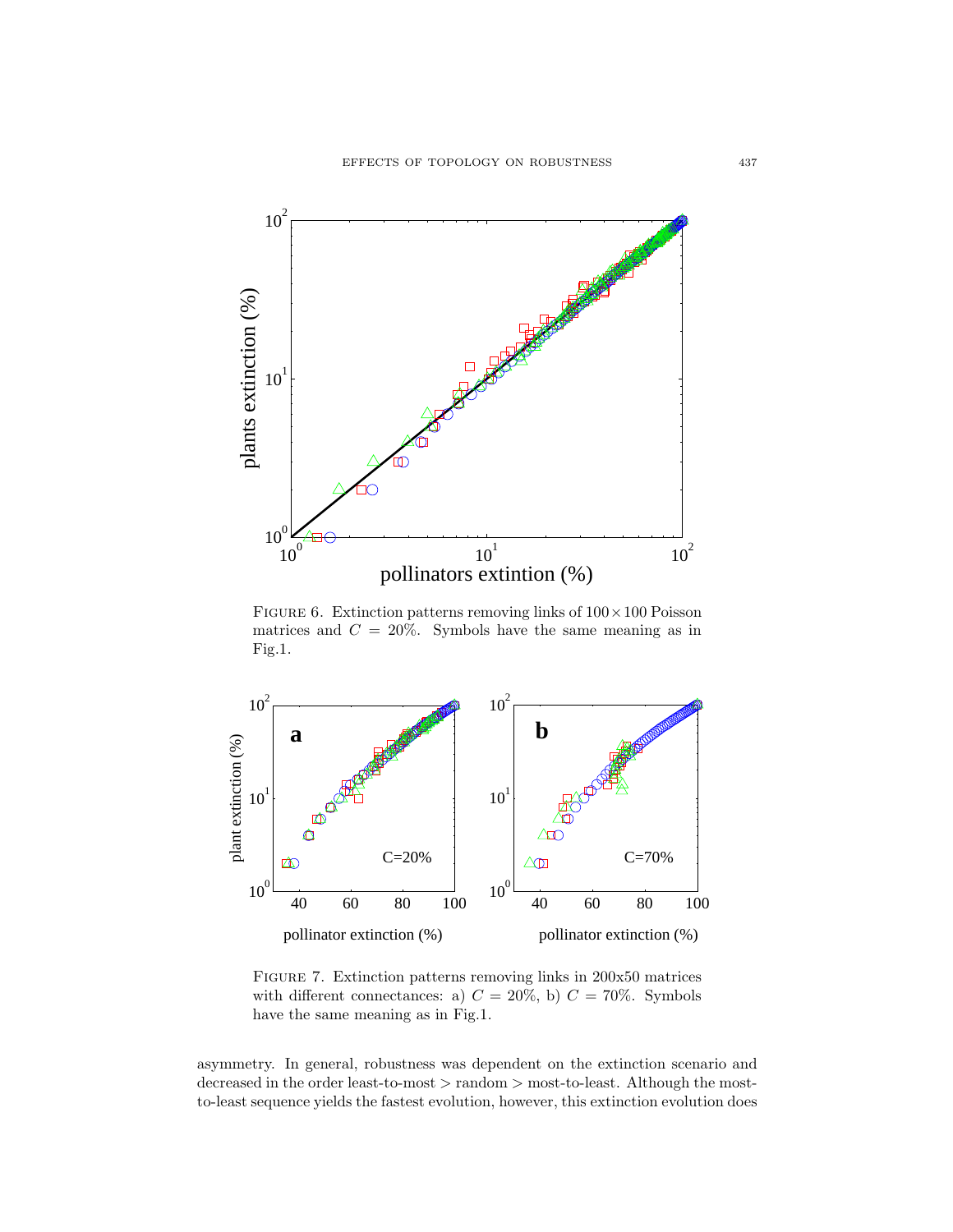not end up in a network collapse. The redundancy of ecological network leads to a slow extinction process during all the sequence. This evolution can be seen in Fig.8a, where the secondary extinction rate (normalized by primary extinctions) is plotted against primary extinctions. On the other hand, random sequences lead to a smaller extinction rates until the last high-connected nodes are removed (Fig.8b).



Figure 8. Extinction rates removing nodes in a plant-pollinator network [\[23\]](#page-11-8): a) most-to-least; b) random.

As with empirical networks, simulated networks were more robust to the extinction of nodes belonging to the most species-rich subset, i.e., the secondary extinctions are developed at higher values of primary extinctions. For all values of asymmetry and connectance tested, robustness was consistently highest in the leastto-most sequence, middle in the random sequence and lowest in the most-to-least sequence. These simulated networks exhibited the same behavior as mutualistic networks: robustness increased with increases in asymmetry and also with the connectance. In Fig.2b the random extinction scenario is depicted for five different connectances, from 10% to 90%. Therefore, in agreement with Dunne et al.  $[6]$ , network response to these extinction sequences is not restricted to power law degree distribution, but greater differences between sequences coincide with the most skewed distributions. This heterogeneous degree distribution will determine a major interaction redundancy when node deletion begins from the least connected species. The extinction patterns for empirical mutualistic networks (Fig.1a) more closely resembled those of Poisson networks than those of power law ones (Fig 4a). This finding supports the protective effect of truncated power law distributions to most-to-least extinction sequence with respect to power law ones [\[11\]](#page-10-5). In the link extinction scenario the patterns change substantially. In this case primary extinction values are not in linear progression but they depend on how many nodes become extinct when a link is removed.

5. Conclusions. The robustness assessment of small empirical bipartite networks (like mutualistic ecological networks) cannot be done in terms of evolution of diameter or average path length of the largest cluster [\[1\]](#page-10-0). Instead of that, ecologists depict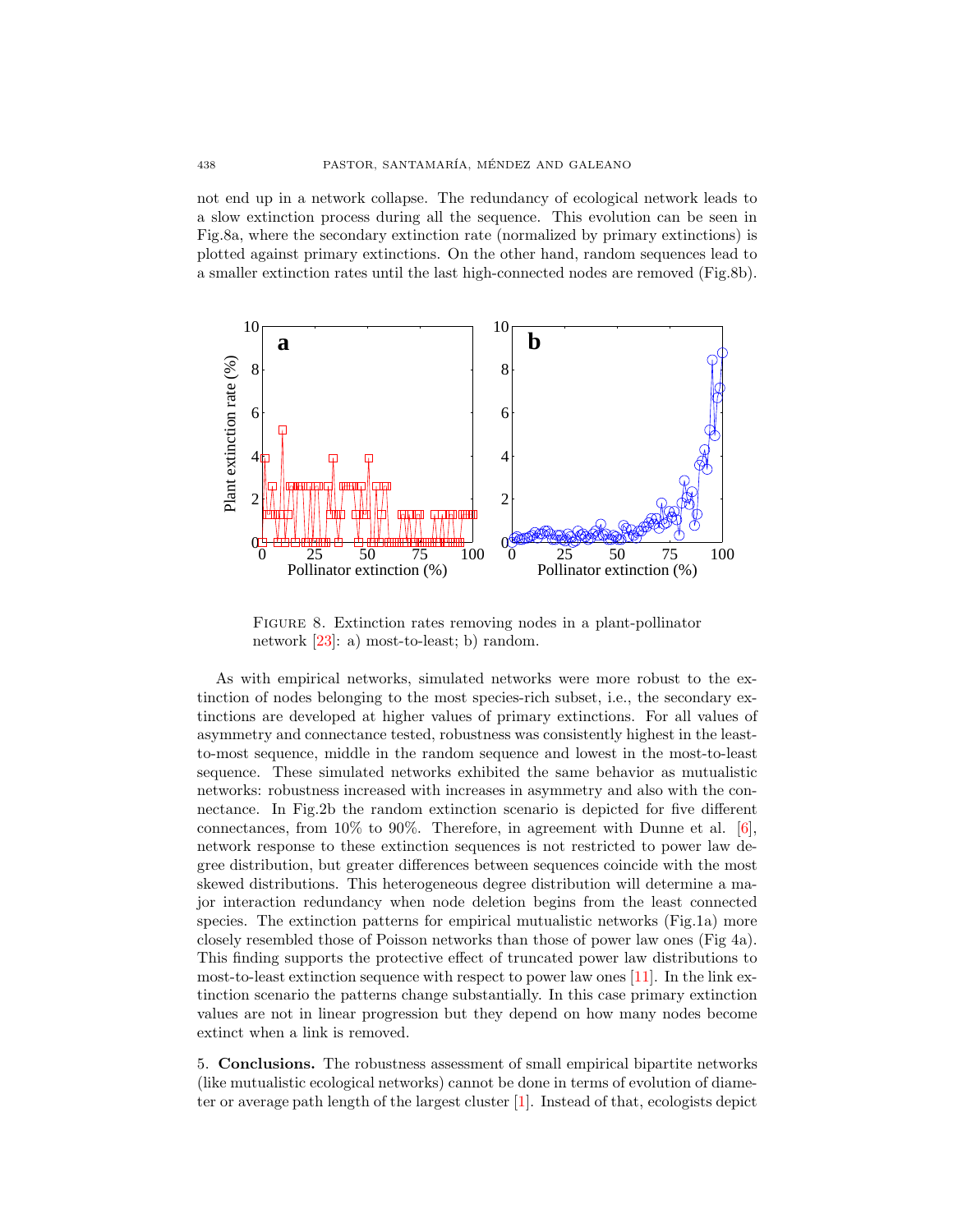secondary extinctions versus primary extinctions. The present study indicates that robustness of small bipartite networks dependent on the structure of each network. In particular, our simulations show a large importance of three structural features: degree distribution, connectance and asymmetry in network dimensions, which influence secondary extinctions by affecting interaction redundancy. The variability in robustness found in empirical mutualistic suggests that robustness depends on network structure. Simulated networks clearly showed the protective effect of increasing asymmetry. Simulated networks confirmed that higher connectance leads to increased robustness of bipartite networks, but greater differences between sequences coincide with the most skewed distributions. This heterogeneous degree distribution will determine a major interaction redundancy when node deletion begins from the least connected species.

Removing links (in random sequence) reveals the important effect of asymmetry on the secondary extinction sequence. Plotting plant extinction versus pollinator extinction one can observe their relations in the extinction sequences. In symmetric networks the extinction patterns always follow the diagonal (Fig.6), i.e., species from both guilds become extinct at the same rate. In asymmetric networks species from the guild with a greater number of species become extinct at higher rate than species from the other guild. This scenario, more realistic than node removal, involves more dependence between the two subsets of species in the extinction sequence.

Acknowledgments. We thank the authors in [\[18\]](#page-11-14) for making their data available. This work was supported by the project URJC-CM-2007-CET-1620 from the Universidad Rey Juan Carlos and the Comunidad de Madrid (M. M. & S. S.), by the project 014/2009 from the Organismo Autónomo de Parques Nacionales (Spain) (M. M. & S. S.), and by project PGUI of the Comunidad de Madrid MODELICO-CM/S2009ESP-1691 (J. G. & J. M. P.).

#### REFERENCES

- <span id="page-10-0"></span>[1] R. Albert, H. Jeong and A. L. Barabási, *[Error and attack tolerance of complex networks](http://dx.doi.org/10.1038/35019019)*, Nature, 406 (2000), 378–382.
- <span id="page-10-6"></span>[2] J. Bascompte, P. Jordano and J. M. Olesen, Asymmetric coevolutionary networks facilitate biodiversity maintenance, Science, 312 (2006), 431–433.
- <span id="page-10-4"></span>[3] J. Bascompte and P. Jordano, *Plant-animal mutualistic networks: The architecture of biodi*versity, Annu. Rev. Ecol. Evol. S., 38 (2007), 567-593.
- <span id="page-10-9"></span>[\[4\]](http://www.ams.org/mathscinet-getitem?mr=MR2088356&return=pdf) [P. Crucitti, V. Latora, M. Marchiori and A. Rapisarda,](http://dx.doi.org/10.1016/j.physa.2004.04.031) Error and attack tolerance of complex networks, Physica A, 340 (2004), 388–394.
- <span id="page-10-8"></span>[5] C. F. Dormann, J. Fründ, N. Blüthgen and B. Gruber, *Indices, graphs and null models:* analyzing bipartite ecological networks, The Open Ecology Journal, 2 (2009), 7–24.
- <span id="page-10-1"></span>[6] J. A. Dunne, R. J. Williams and N. D. Martinez, Network structure and biodiversity loss in food webs: Robustness increases with connectance, Ecol. Lett., 5 (2002), 558–567.
- <span id="page-10-2"></span>[7] J. A. Dunne and R. J. Williams, Cascading extinctions and community collapse in model food webs, Philos. T. R. Soc. B., 364 (2009), 1711–1723.
- <span id="page-10-10"></span>[8] H. Elberling and J. M. Olesen, The structure of a high latitude plant-flower visitor system: tthe dominance of flies, Ecography,  $22$  (1999), 314-323.
- <span id="page-10-7"></span>[9] M. R. Gardner and W. R. Ashby, [Connectance of large dynamic \(cybernetic\) systems: Critical](http://dx.doi.org/10.1038/228784a0) values for stability, Nature,  $228$  (1970), 784–784.
- <span id="page-10-3"></span>[10] J. Gómez-Gardeñez, V. Latora, Y. Moreno and E. Profumo, Spreading of sexually transmitted diseasesin heterosexual populations, P. Natl. Acad. Sci. USA, 105 (2008), 1399–1404.
- <span id="page-10-5"></span>[11] P. Jordano, J. Bascompte and J. M. Olesen, Invariant properties in coevolutionary networks of plant-animal interactions, Ecol. Lett., 6 (2003), 69–81.